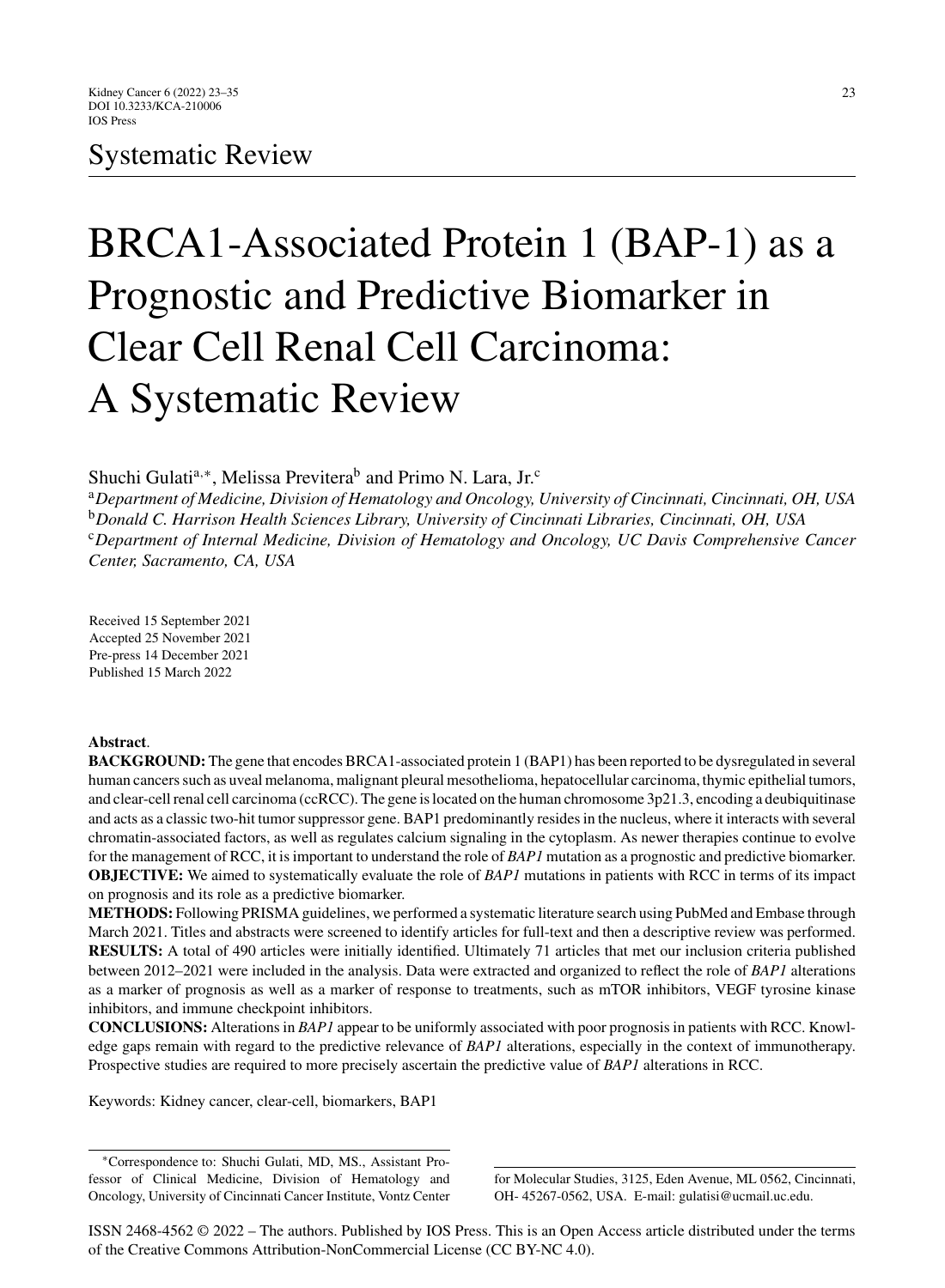#### **INTRODUCTION**

BRCA1-associated protein 1 - *BAP1* gene is a tumor suppressor located on the human chromosome 3p21.3 and encodes ubiquitin carboxy-terminal hydrolase. It is considered a classic two-hit tumor suppressor gene. [1] Within the nucleus, BAP1 acts as a chromatin scaffold for chromatin-remodeling complexes and hence regulates cell proliferation by deubiquitylating host cell factor 1 (HCF1). [2, 3] Cytoplasmic BAP1 is localized to the endoplasmic reticulum, where it stabilizes type 3 inositol-1,4,5-trisphosphate receptor (IP3R3), [3] which via calcium mediated cytochrome-c release from the mitochondria leads cell apoptosis. [1, 4]. Moreover, *BAP1* has been shown to play a role in the metabolic activity of cells. For example, a study that evaluated plasma from sixteen *BAP1* + /– individuals from 2 families carrying various germline *BAP1* mutations and compared with thirty *BAP1* wildtype (wt) controls from the same families [5]. They observed increased glycolysis and increased reduced aerobic mitochondrial respiration in *BAP1* + /–, as compared to *BAP1*wt members, thus concluding that Warburg effect was seen in cells from individuals carrying heterozygous germline *BAP1* mutations, much like cancer cells and these mutations may be the reason for a higher incidence of cancer among them [5].

Germline *BAP1* mutations were observed in patients with familial mesotheliomas [6] and familial melanocytic tumors [7, 8]. A meta-analysis of all the published studies with *BAP1-*mutated families showed an increased association of *BAP1* mutations with malignant mesothelioma, uveal melanoma and cutaneous melanomas, the etiology of a novel *BAP1* cancer syndrome [8]. Analysis of clear-cell renal cell carcinoma (ccRCC), revealed the prevalence of *BAP1*mutations at 14% [9, 10]. Some studies showed correlation between loss of BAP1 activity and higher grade tumors [10, 11], and a molecular subtype of ccRCC with mutations in *VHL* and *BAP1* was proposed. Since then, several studies have analyzed the role of *BAP1* in clear-cell RCC prognosis as well as in defining responsiveness to various treatment modalities. However, here is paucity of data defining the role of *BAP1* alterations in the context of response to immunotherapy in patients with ccRCC.

This systematic review was designed to evaluate the existing literature with regard to the clinical utility of *BAP1* mutations in patients with metastatic ccRCC.

#### *Diagnosis of BAP1 status*

The use of immunohistochemistry (IHC) to identify BAP1 protein has previously been described in a cohort of 176 ccRCC tumor samples [10]. Of these, 148 had wild-type for *BAP1* and 150 tumors showed the presence of nuclear BAP1 protein by IHC. Twenty-two samples carried the *BAP1* mutation while 25 samples were negative for the BAP1 protein by IHC. This study showed that the positive and negative predictive values of the IHC for detection of BAP1 protein in ccRCC were > 98%. There is now a Clinical Laboratory Improvement Amendments (CLIA)–certified IHC test available for BAP1 protein available for use in clinical practice. More recently, non-invasive techniques such as radiomic features from CT scans are being evaluated to predict genomic status, including *BAP1* mutations, in kidney tumors [12–14].

#### *Variability in prevalence of BAP1 mutations*

Unlike ccRCC, the role of *BAP1* mutations is not as prominent in tumors of non-clear cell histology. In a cohort of patients with 186 ccRCC and 79 nonccRCC, loss of BAP1 expression was seen in 9%  $(17/186)$  of the ccRCC tumors but only in  $1\%$   $(1/79)$ of the non-ccRCC tumors  $(p=0.016)$  [15]. Analysis of the TCGA dataset revealed prevalence of *BAP1* mutations at 5.6% in papillary RCC (compared to 11% in ccRCC) [16]. Also *BAP1* mutation correlated with decreased OS in the entire cohort  $(p = 0.0002)$ and within the ccRCC group  $(p=0.0035)$ ; however, *BAP1* mutation did not correlate with survival in papillary or chromophobe RCC. However, *BAP1* mutations seem to have higher prevalence in patients with sarcomatoid RCC. In a cohort of 99 patients with sarcomatoid RCC and 906 patients with ccRCC, *BAP1* mutations were found in 16% vs 9% respectively [17]. Recently, analysis of tumors from a total of 208 patients with sarcomatoid and rhabdoid RCC revealed significant enrichment for *BAP1* somatic alterations when compared to classic ccRCC samples [18].

# *Sex/gender differences in BAP1 expression*

There are differences in *BAP1* expression between sexes and races. a higher prevalence of BAP1 mutations as reported in females vs. males and in black vs. white patients, however larger studies to validate these differences are required because results are variable between studies [19, 20]. A comprehensive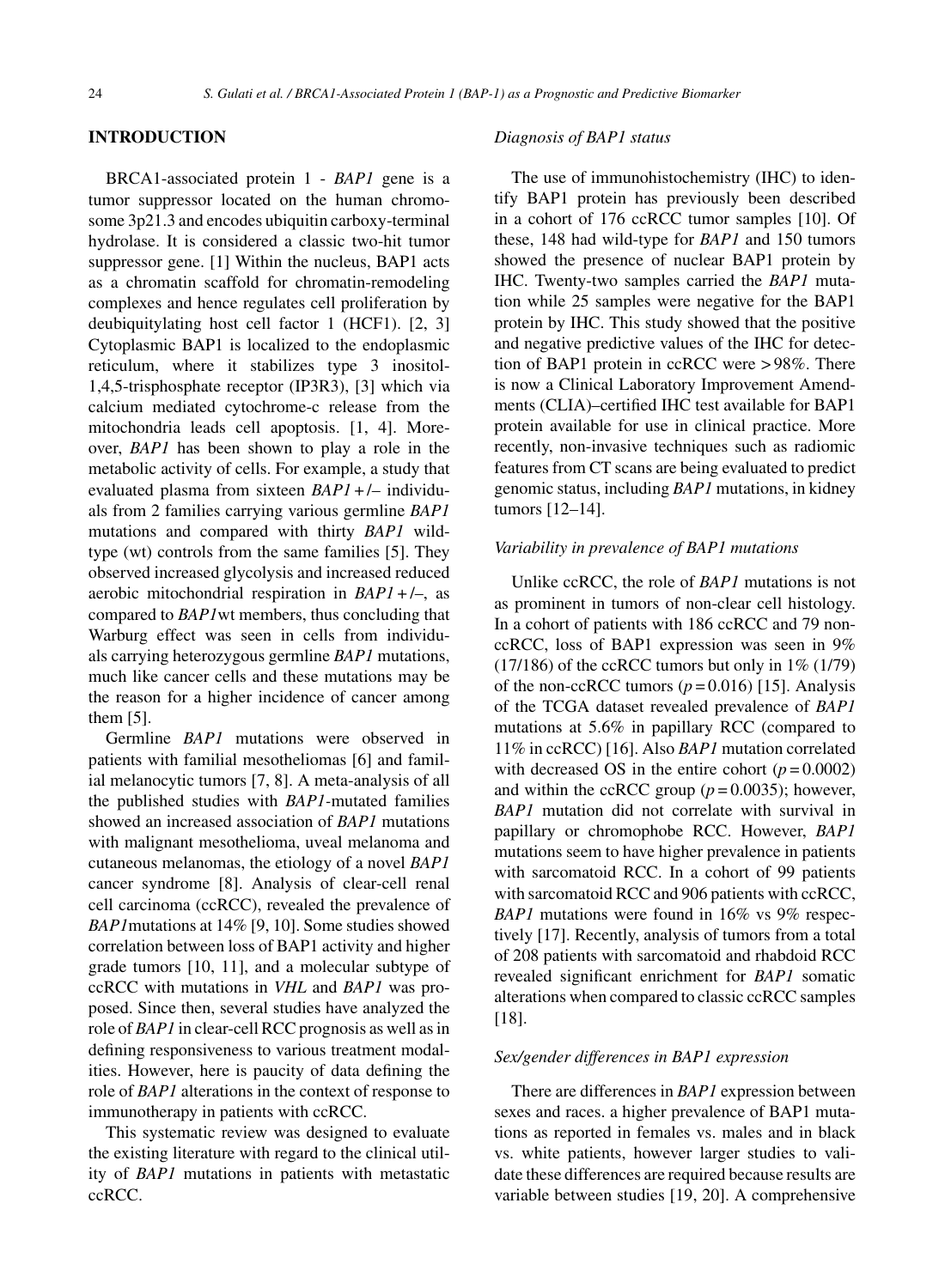

Fig. 1. PRISMA Flowchart.

analysis presented by Rickets and Linehan included a total of 628 sequenced samples (414 males and 214 females) with contributions from a US TCGA ccRCC cohort (424 total samples: 277 males and 147 females), a Japanese cohort (106 total samples: 78 males and 28 females) and a Chinese cohort (98 total sequenced samples: 59 males and 39 females) [21]. Of the total 10 genes analyzed, only *BAP1* mutation rate was seen to be higher in tumors derived from female patients in a statistically significant manner  $(p=0.0042)$ . On the other hand, in a study analyzing 166 patients reported by Minardi *et al,* no significant correlation was observed between BAP1 expression and sex  $(p = 0.155)$  and age  $(p = 0.250)$  [22].

# **METHODS FOR SYSTEMATIC REVIEW**

# *Evidence acquisition*

#### *Search strategy*

A systematic literature search was conducted according to the PRISMA (Preferred Reporting Items for Systematic Reviews and Meta-Analyses) guidelines to identify studies reporting on BAP1 as a prognostic and/or predictive biomarker in RCC between 2010 and March 2021 [23]. The PubMed database was searched along with a free-text hand search using one or several combinations of the following items: BAP1, BRCA1-Associated Protein 1, ubiquitin carboxy-terminal hydrolase, ubiquitin thiolesterase AND clear cell renal cell carcinoma, ccRCC, conventional renal cell carcinoma, clear cell renal carcinoma, carcinoma, renal cell. The selection process was conducted in two stages; the first stage was used for initial screening of the title and abstract to identify eligible publications. The second stage was done via full-text reading including a manual search of publications in journals not listed in PubMed to further avoid missing any eligible study. For this systematic review, we excluded (I) non-English articles, (II) non-original articles (i.e., review articles with or without systematic review or meta-analysis), (III) editorials or case reports (IV) repeated publications on the same cohort to avoid publication bias.

# *Data extraction*

A CONSORT diagram for the selection process of included studies is provided in Fig. 1. The literature was searched for records focused on ccRCC and BAP1. Search strategies were created and run by a librarian using a combination of keywords and controlled vocabulary in the databases: PubMed and Embase.com. No filters or limits were applied to this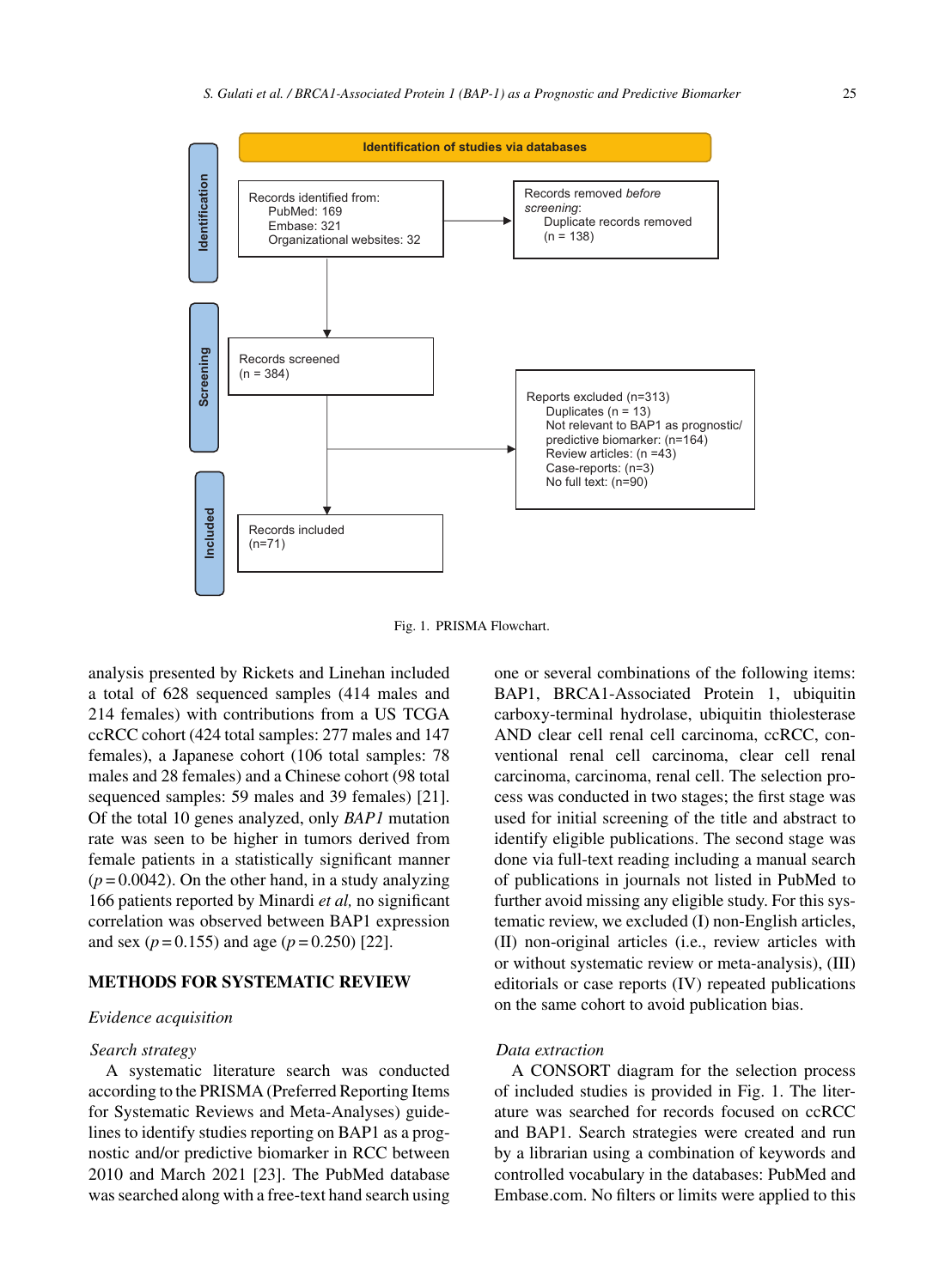search. ASCO, ASCO-GU, and ESMO conference proceedings were also searched using the same keywords. All search strategies were completed and run on April 25, 2021. Records were added to and deduplicated through EndNote and then uploaded and rechecked for duplicates in Rayyan. The final total was 384 unique records. After removal of abstracts without full text descriptions and removal of duplicates, we had a total of 71 that were then analyzed.

#### **RESULTS**

Database search yielded a total of 522 citations, of which the title and abstract were screened for relevance. From these citations, 71 were subjected to full-text review, resulting in articles that met criteria for inclusion (Fig. 1).

Analysis was done in 2 categories. The first category includes studies where the role of *BAP1* mutations is described as a prognostic biomarker by defining their association with tumor size, grade, stage at presentation, pathologic features of the tumor, and survival in localized as well as metastatic ccRCC (Table 1a and 1b). The second category (Table 2) includes studies where the role of *BAP1* mutations is described as a predictive biomarker of responses to treatment regimens (TKI, mTOR inhibitors, nivolumab) in the metastatic setting.

# *Frequency and impact of BAP1 mutations on tumor characteristics and prognosis*

We found an overall prevalence of *BAP1* mutations in patients with non-metastatic early stage ccRCC between 6–24%. A review of all studies cited here uniformly depicted tumors with mutated *BAP1* as carrying poor prognosis. Peña-Llopis et al were the first group to describe in a discovery cohort the correlation between*BAP1*mutation and occurrence of high grade tumors [10]. Soon thereafter, Kapur *et al* combined 2 cohorts of almost 470 patients (including 327 tumors from the TCGA database) to describe in detail the correlation between *BAP1* mutations and aggressive features on tumors including higher grade, sarcomatoid and rhabdoid features and coagulative tumor necrosis [24]. This was followed by several other studies that correlated *BAP1* mutations with high-risk tumor characteristics as well as with adverse cancer related outcomes such as overall survival (OS), cancer specific survival, presence of metastatic disease at the time of diagnosis (Table 1). Studies identified a higher prevalence of *BAP1* mutations, up to 31%, in

patients that presented an IVC thrombus at the time of diagnosis, supporting the association with poor prognosis [25–27].

Studies have also looked specifically at patients with small renal masses  $( $4 \text{ cm}$ ). A study that ana$ lyzed 70 samples from T1 tumors (of which 20% had *BAP1* mutated tumors) found a significant association between *BAP1* and high grade tumors [28]. Another cohort of 203 small renal tumors, found a correlation between *BAP1* mutations and poor survival in unadjusted analysis  $(P = 0.050)$ , however the difference became insignificant after adjustment for multiple factors (adjusted  $P = 0.100$ ) [29].

As further studies continued to evolve, the absence of BAP1 protein has also been correlated with early metastasis in patients that were followed after initial nephrectomies [19, 22, 27, 30, 31]. Studies describing an evaluation of primary and metastatic lesions in patients with ccRCC for *BAP1* mutations are shown in Table 1b. Overall, > 80% concordance was found between the primary and metastatic sites for *BAP1* mutations in most studies [32–34]. One study by daCosta et al showed ∼45% discordance between *BAP1* in primary vs metastatic tumor sites [35]. Interestingly, metastatic lesions to the pleura were enriched for *BAP1* mutations [36] while these mutations were infrequent in patients with pancreatic metastasis, supporting an indolent course for the latter [37].

# *BAP1 as a predictive biomarker*

Management of kidney cancer has undergone a paradigm shift with the approval of many new therapies over the last two decades. However, we have not yet been able to identify molecular targets to predict response to specific therapies. The role of BAP1 mutation as a predictor of responsiveness to targeted agents has been described from analysis of the RECORD-3 and COMPARZ phase-III clinical trials. Previous retrospective studies found an association between *BAP1* mutations and mTOR pathway activation [24, 10]. No such data are currently available from prospective immunotherapy trials and thus there remains an existing knowledge gap.

i) Response to mTOR inhibitors: A study conducted by Lim *et al.* that included several cancers treated with the mTOR inhibitor, everolimus, included 15 patients with metastatic RCC; mutated *BAP1* was noted only in 2 patients without a response to everolimus. The results from RECORD-3, a phase -III study comparing first-line everolimus followed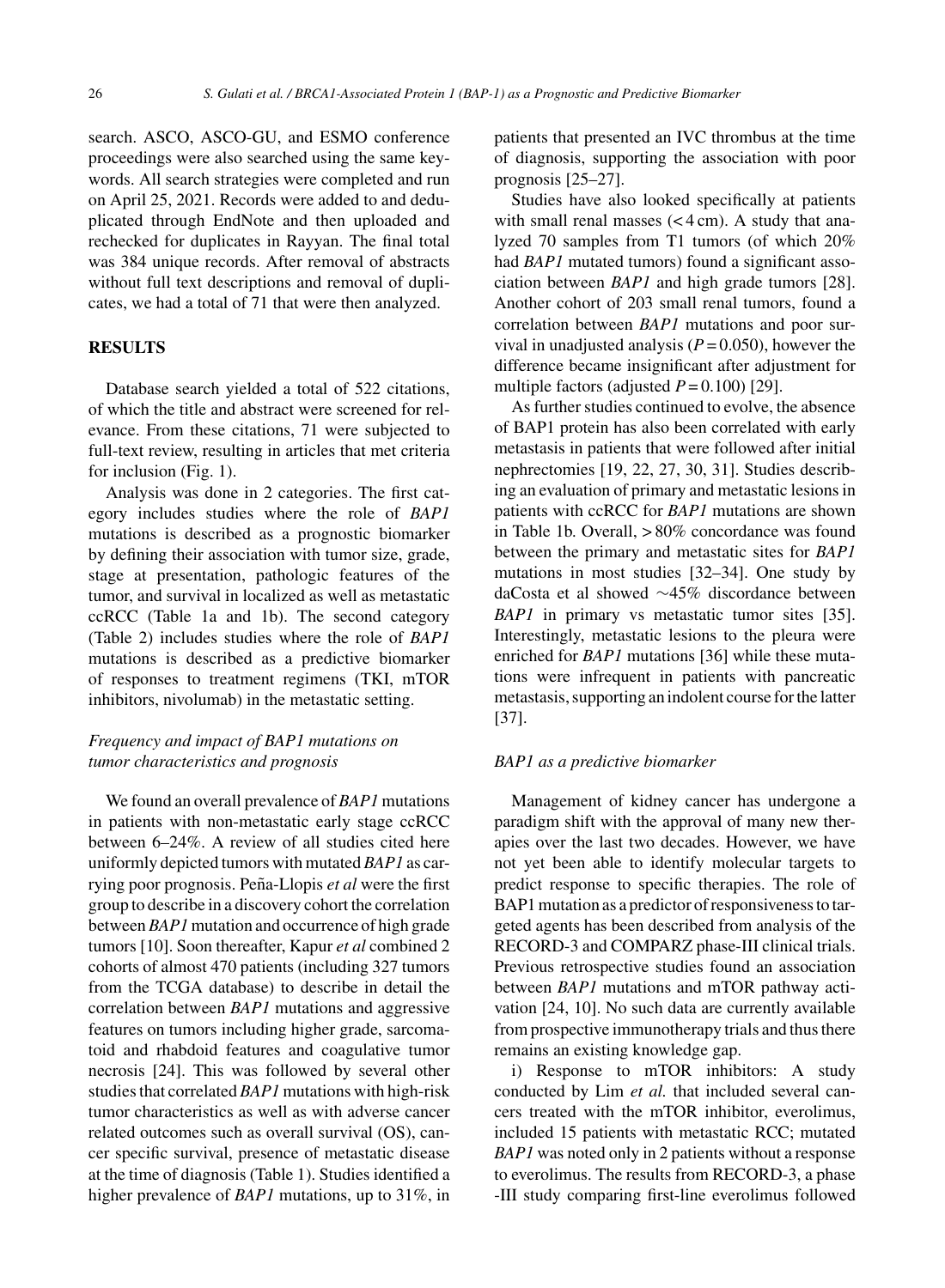| Article                                  | Number of patients in<br>analysis $(N)$                         | <i>BAP1</i> prevalence $(\%)$                     | Key findings implicating the<br>prognostic role of BAP1                                                                                                                                                                                                                                                                                                                                                                                                                                                                  | Cancer outcomes                                                                                                                                                                                                                                           |
|------------------------------------------|-----------------------------------------------------------------|---------------------------------------------------|--------------------------------------------------------------------------------------------------------------------------------------------------------------------------------------------------------------------------------------------------------------------------------------------------------------------------------------------------------------------------------------------------------------------------------------------------------------------------------------------------------------------------|-----------------------------------------------------------------------------------------------------------------------------------------------------------------------------------------------------------------------------------------------------------|
| Samuel Peña-Llopis<br><i>et al.</i> [10] | $N = 176(76)$<br>discovery; 92<br>validation)                   | 14%                                               | - BAP1 loss: correlated with<br>high Fuhrman nuclear grade<br>$(q=0.0005)$<br>- tumors with loss of both<br>BAP1 and PBRM1, had a<br>significant association with<br>rhabdoid features                                                                                                                                                                                                                                                                                                                                   | None reported                                                                                                                                                                                                                                             |
| Sato <i>et al.</i> [38]<br>(abstract)    | $N = 106$                                                       | 12%                                               | $-BAPI$ mutations correlated<br>with poor prognosis<br>(features defining poor<br>prognosis not defined)                                                                                                                                                                                                                                                                                                                                                                                                                 | None reported                                                                                                                                                                                                                                             |
| Kapur <i>et al.</i> [24]                 | $N = 472$<br><b>UTSW</b> cohort: 145<br><b>TCGA</b> cohort: 327 | UTSW cohort: 14%<br>TCGA cohort: 6%               | $-BAPI$ mutation: aggressive<br>features in the tumor<br>(higher grade, coagulative<br>necrosis, advanced clinical<br>stage)<br>$-BAPI$ mutation associated<br>with sarcomatoid/rhabdoid<br>histology                                                                                                                                                                                                                                                                                                                    | <b>UTSW</b> cohort: Worse OS in<br>BAP 1 mutated vs. PBRM1<br>mutated $(4.6 \text{ yrs} \text{ vs. } 10.6)$<br>yrs)<br><b>TCGA</b> cohort: Higher<br>probability of death in<br><b>BAP1</b> mutated cohort (HR<br>2.8; 95% CI: 1.4–5.9;<br>$p = 0.004$    |
| Hakimi et al. [39, 30]                   | $N = 609$<br><b>MSKCC</b> cohort: 188<br>TCGA cohort: 421       | <b>MSKCC</b> cohort:<br>6.4%<br>TCGA cohort: 9.7% | <b>MSKCC</b> cohort:<br>- BAP1 mutated tumor<br>presented with higher tumor<br>stage,<br>$-$ BAP1 mutated tumor had<br>higher Fuhrman nuclear<br>grade $(P = 0.03)$<br><b>TCGA cohort: - BAP1</b><br>mutations associated with<br>higher T stages $(P = 0.004)$<br>$-BAPI$ mutation associated<br>with higher nuclear grades<br>$(P = 0.02)$<br>$-$ BAP1 mutation associated<br>with larger tumor sizes<br>$(P = 0.002)$<br>$-BAPI$ mutation significantly<br>associated with metastasis<br>at presentation $(P = 0.01)$ | <b>TCGA</b> cohort:<br>$-$ Worse OS in <i>BAP1</i> mutants<br>vs wild type (31.2 mos<br>(95% CI 23.2, NA) vs. 78.2<br>mos (95% CI 70.3, NA)<br>- Worse cancer specific<br>survival in <b>BAP1</b> mutated<br>(HR 7.71; 95% CI<br>2.08–28.6; $p = 0.002$ ) |
| Gosage et al. [31]                       | $N = 128$                                                       | $14(11\%)$                                        | $-BAPI$ mutation significantly<br>associated with metastasis<br>at presentation ( $p = 0.037$ )<br>- BAP1 mutation<br>significantly associated<br>with advanced clinical stage                                                                                                                                                                                                                                                                                                                                           | $-$ Shorter RFS in $BAP1$<br>mutated tumors compared<br>to PBRM1 mutated tumors<br>(75th centile for survival)<br>1.22 years vs. 4.9 years;<br>$p = 0.059$<br>$-$ No significant difference in<br>OS in <i>BAP1</i> mutant vs.                            |
| Kapur <i>et al.</i> [40]<br>(abstract)   | $N = 559$                                                       | 14.7%                                             | <b>BAP1</b> mutation associated<br>with:<br>- high Fuhrman grade<br>(p < 0.0001)<br>$-$ advanced pT stage<br>$(p=0.0021)$<br>$-$ necrosis ( $p < 0.0001$ )<br>$-$ BAP1 mutation associated<br>with sarcomatoid change<br>$(p=0.0001)$                                                                                                                                                                                                                                                                                    | <b>PBRM1</b> mutated tumors<br>$-$ Worse DFS in $BAPI$<br>mutated vs. unmutated<br>tumors (HR 2.9, 95% CI<br>1.8–4.7, $p < 0.0001$ )<br>- Worse OS in <i>BAP1</i> mutated<br>vs. unmutated tumors (HR<br>2.0, 95% CI 1.3–3.1,<br>$p = 0.0010$             |

Table 1a Studies defining the role of BAP1 as a prognostic biomarker in localized ccRCC

*(Continued)*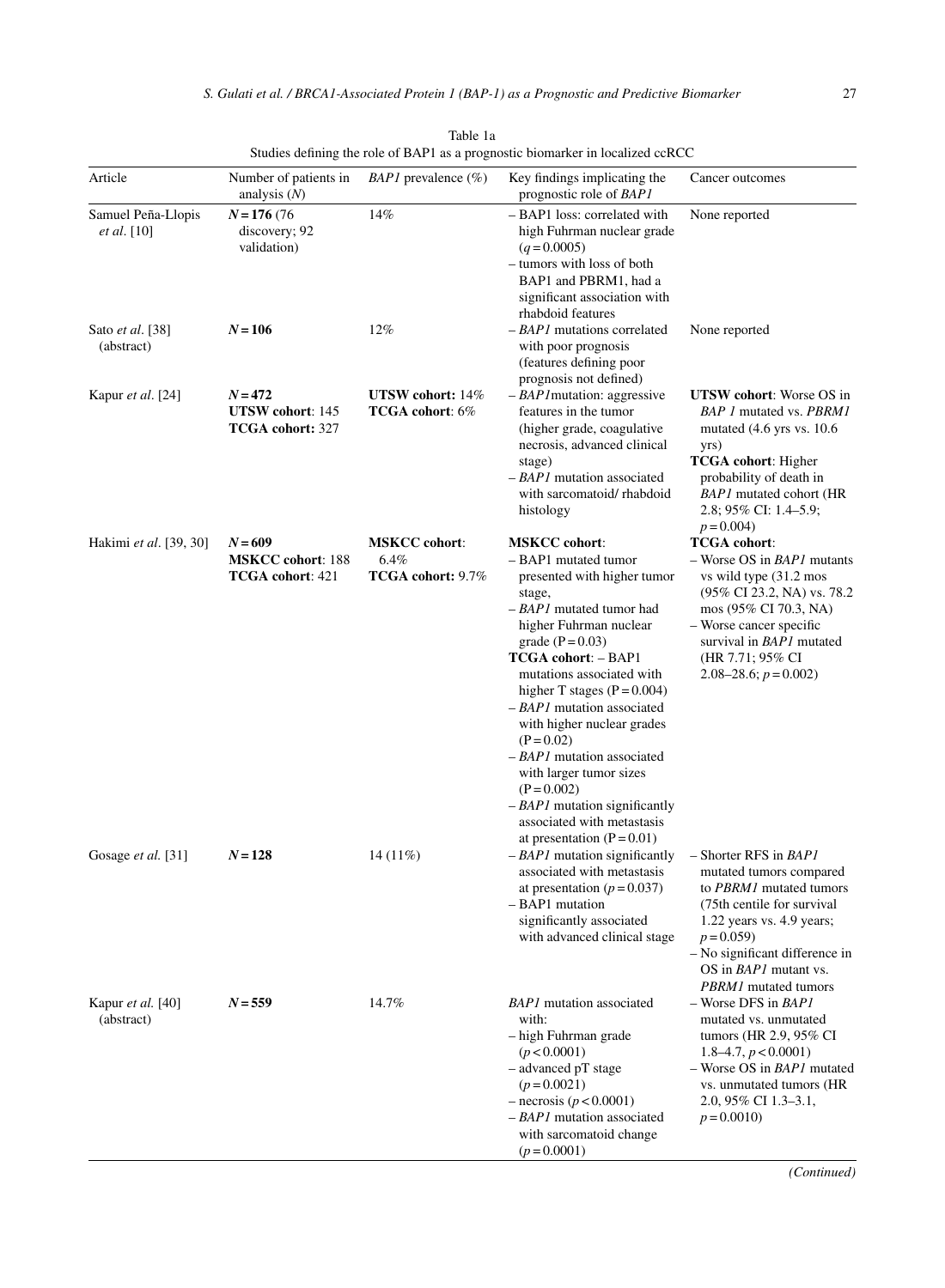| ravic ra<br>(Continued)                            |                                                                     |                          |                                                                                                                                                                                                                       |                                                                                                                                                                                                                                                                     |  |
|----------------------------------------------------|---------------------------------------------------------------------|--------------------------|-----------------------------------------------------------------------------------------------------------------------------------------------------------------------------------------------------------------------|---------------------------------------------------------------------------------------------------------------------------------------------------------------------------------------------------------------------------------------------------------------------|--|
| Article                                            | Number of patients in<br>analysis $(N)$                             | $BAPI$ prevalence $(\%)$ | Key findings implicating the<br>prognostic role of BAP1                                                                                                                                                               | Cancer outcomes                                                                                                                                                                                                                                                     |  |
| Joseph et al. [41, 42]                             | $N = 1,439$                                                         | 10.3%                    | <b>BAP1</b> mutation associated<br>significantly (all<br>$p < 0.0001$ :<br>- larger tumor size,<br>– higher TNM stage<br>- higher nuclear grade<br>- coagulative tumor necrosis<br>- higher SSIGN and UISS<br>scores. | – Higher probability of<br>cancer related death (HR<br>3.06; 95% CI 2.28 – 4.10;<br>$p < 0.001$ ) in <i>BAP1</i> mutated<br>tumors                                                                                                                                  |  |
| Togo et al. [43]                                   | $N = 45$                                                            | 11.1%                    |                                                                                                                                                                                                                       | - Worse RFS in tumors with<br>biallelic loss-of function<br><b>BAP1</b> mutation<br>$(p=0.046)$ ; difference did not<br>persist after multivariate<br>analysis when combined<br>with age, T- stage,<br>histological subtype and<br>vascular invasion                |  |
| Minardi et al. [22]                                | $N = 162$ (Only<br>described pT1<br>tumors)                         | Not reported             | BAP1 staining $\leq 10\%$<br>associated with:<br>- larger tumor size<br>- presentation with metastasis<br>(not significant)<br>- Low nuclear BAP1<br>expression associated with<br>higher tumor grade<br>$(p=0.021)$  | - DFS not significantly worse<br>in <i>BAP1</i> mutated tumors as<br>compared to unmutated<br>(log-rank test; $p = 0.368$ )                                                                                                                                         |  |
| Wang et al. [44]<br>Ricketts et al<br>(TCGA). [16] | $N = 26$ ccRCC<br>$N = 488$ ccRCC                                   | 13%<br>11%               | None reported                                                                                                                                                                                                         | None reported<br>$-$ Shorter OS in BAP1<br>mutated tumors ( $p = 0.0035$ )<br>in the ccRCC cohort (not in<br>the papillary or<br>chromophobe RCC cohorts)                                                                                                           |  |
| Da Costa et al. [45]                               | $N = 441$ (Included<br>stage I/ II ccRCC<br>only)                   | 24.3%                    | BAP1 expression<br>significantly associated<br>with:<br>$-$ higher pT stage ( $p < 0.0001$ )<br>– larger tumor size<br>(p < 0.0001)<br>- higher ISUP grade<br>(p < 0.0001)<br>- lymphovascular invasion               | $-$ Worse DSS rate in <i>BAP1</i><br>mutated tumors (84.1% vs.<br>$95.8\%; p < 0.001$ ).<br>$-$ Worse RFS in <i>BAP1</i><br>mutated tumors (72% vs.<br>95.2)                                                                                                        |  |
| Oka <i>et al.</i> [25]                             | $N = 35$<br>(non-metastatic<br>ccRCC with an IVC<br>tumor thrombus) | 31.2%                    | None reported                                                                                                                                                                                                         | - Worse median OS in BAP1<br>expressing vs. negative<br>tumors (44.7 vs. 81.5 mos;<br>$p = 0.052$<br>- Worse median DFS in<br>BAP1 expressing vs.<br>negative tumors (10.0 vs.<br>26.0 mos; $p = 0.011$ )<br>(significance persisted on<br>multi-variate analysis). |  |
| Wi et al. [46]                                     | $N = 300$                                                           | 18.7%                    | BAP1 loss associated with<br>high WHO/ ISUP grade<br>$(p=0.002)$                                                                                                                                                      | - No association seen<br>between BAP1 expression<br>and RFS and<br>cancer-specific survival                                                                                                                                                                         |  |
| Manley et al. [29]                                 | $N = 203$                                                           | 7.4%                     | None reported                                                                                                                                                                                                         | - While worse OS was seen<br>in <i>BAP1</i> mutated tumors in<br>unadjusted analysis; the<br>difference became<br>insignificant after adjusting<br>for various characteristics<br>$(p=0.100)$                                                                       |  |

| Table 1a  |  |  |
|-----------|--|--|
| Continued |  |  |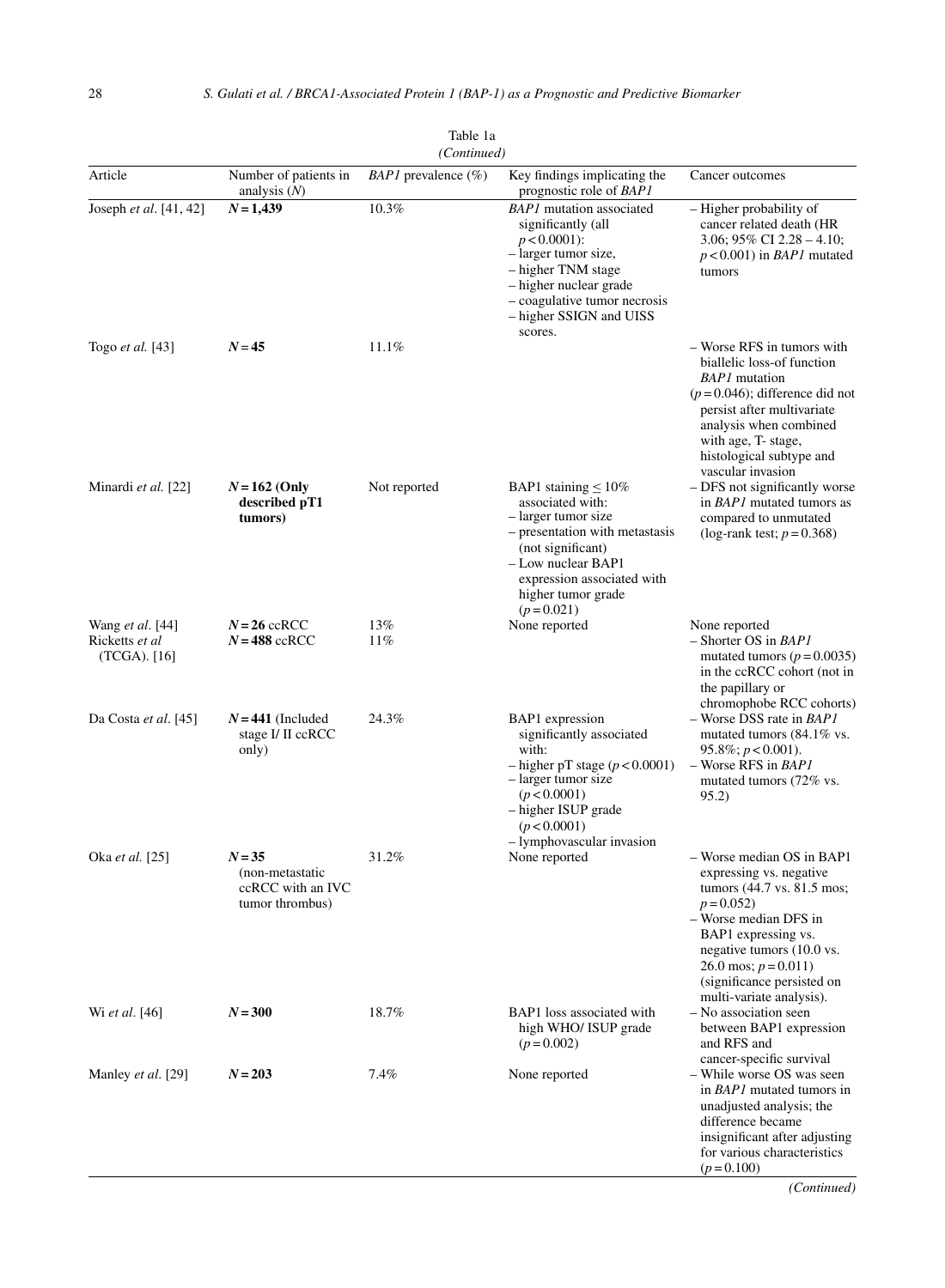| (Continued)                      |                                                 |                          |                                                                                                                                                                                                                                                                 |                                                                                                                     |  |
|----------------------------------|-------------------------------------------------|--------------------------|-----------------------------------------------------------------------------------------------------------------------------------------------------------------------------------------------------------------------------------------------------------------|---------------------------------------------------------------------------------------------------------------------|--|
| Article                          | Number of patients in<br>analysis $(N)$         | $BAPI$ prevalence $(\%)$ | Key findings implicating the<br>prognostic role of BAP1                                                                                                                                                                                                         | Cancer outcomes                                                                                                     |  |
| Schwen et al. [28]<br>(abstract) | $N=70$                                          | 20%                      | <b>BAP1</b> mutations associated<br>with:<br>- high grade<br>$-$ upstaging to pT3a<br>(p < 0.036)                                                                                                                                                               | None reported                                                                                                       |  |
| Park <i>et al.</i> [47]          | $N = 24$ ; (6 had<br>synchronous<br>metastasis) | 25%                      | - Two-fold enrichment shown<br>in <i>BAP1</i> mutations (and<br>KDM5C and FOXC2) in<br>aggressive ccRCC                                                                                                                                                         | $-$ Worse OS in <i>BAP1</i> mutated<br>tumors ( $p < 0.05$ )                                                        |  |
| Yang et al. [48]                 | $N = 45$                                        | 24%                      | <b>BAP1</b> mutation significantly<br>correlated with:<br>- larger tumor diameter<br>- higher pathological stage<br>- advanced TNM stage                                                                                                                        | $-$ Shorter OS in <i>BAP1</i><br>mutated tumors<br>$(25.09 \pm 1.76$ mos. vs.<br>$31.91 \pm 2.02$ mos; $p < 0.05$ ) |  |
| Gallan et al. [27]               | $N = 14$ (ALL BAP1<br>mutated tumors)           |                          | <b>BAP1</b> mutated tumors were<br>significantly associated<br>with:<br>$-$ higher stage ( $>$ T3)<br>- renal vein invasion<br>$-50\%$ of <i>BAP1</i> mutated<br>tumors developed<br>metastases                                                                 | None reported                                                                                                       |  |
| Lin et al. [49]                  | $N = 96$                                        | 9%                       | <b>BAP1</b> mutation associated<br>with:<br>- larger tumor size<br>$(P = 0.020)$<br>- higher tumor stage<br>$(P = 0.007)$<br>- higher rates of metastasis<br>$(P = 0.012)$                                                                                      | No difference in survival<br>between <i>BAP1</i> mutated vs.<br>unmutated tumors.                                   |  |
| Bi et al. [19]                   | $N = 105$                                       | 9.5%                     | $-BAPI$ mutation (along with<br>TP53 and PTEN) associated<br>with higher grade and<br>pTstage<br>$-BAPI$ (along with <i>PTEN</i><br>and ERBB2) associated with<br>metastasis at diagnosis<br>$-$ BAP1 and MET associated<br>with sarcomatoid<br>differentiation | None reported specifically for<br>BAP1 mutated tumors.                                                              |  |

Table 1a

by sunitinib (VEGF- TKI) at progression with the opposite sequence in patients who experienced progression [51]. For everolimus-treated patients, those with *BAP1* mutated cancers were seen to have a higher risk of progression than those with wild-type *BAP1* (median PFS first line (IL) of 4.9 vs 10.5 months; hazard ratio (HR): 1.84; 95% CI: 1.1, 3.2). Similarly, in the sunitinib arm tumors with mutated *BAP1* had a higher risk of progression than tumors with wild-type *BAP1* (median PFS 1L 8.1 vs 11.0 months); the HR here was not significant (HR: 1.69; 95% CI: 0.9, 3.2). This indicated that cancers with *BAP1* mutants had a poor prognosis regardless of treatment regimen (mTOR inhibitor vs. TKI) used in the front-line setting. Contradictory to these two studies, the Spanish Oncology Genitourinary Group (SOGUG) presented data on 77 patients with kidney cancer (of whom 87% had clear cell RCC). In these everolimus-  $(79\%)$  or temsirolimus- $(21\%)$ treated patients, lack of IHC expression for BAP1 was associated with better mTOR inhibitor response, even on multivariable analysis [52].

ii) Response to VEGF-TKIs: As stated above, in the RECORD-3 clinical trial, even though not significant, sunitinib treated patients had a higher risk of progression in the presence of a *BAP1* mutations as compared to wild type *BAP1* (median PFS 1L 8.1 vs 11.0 months; HR: 1.69; 95% CI: 0.9, 3.2). A retrospective study from an institutional cohort of patients at MSKCC  $(n = 105)$  that included 24% patients with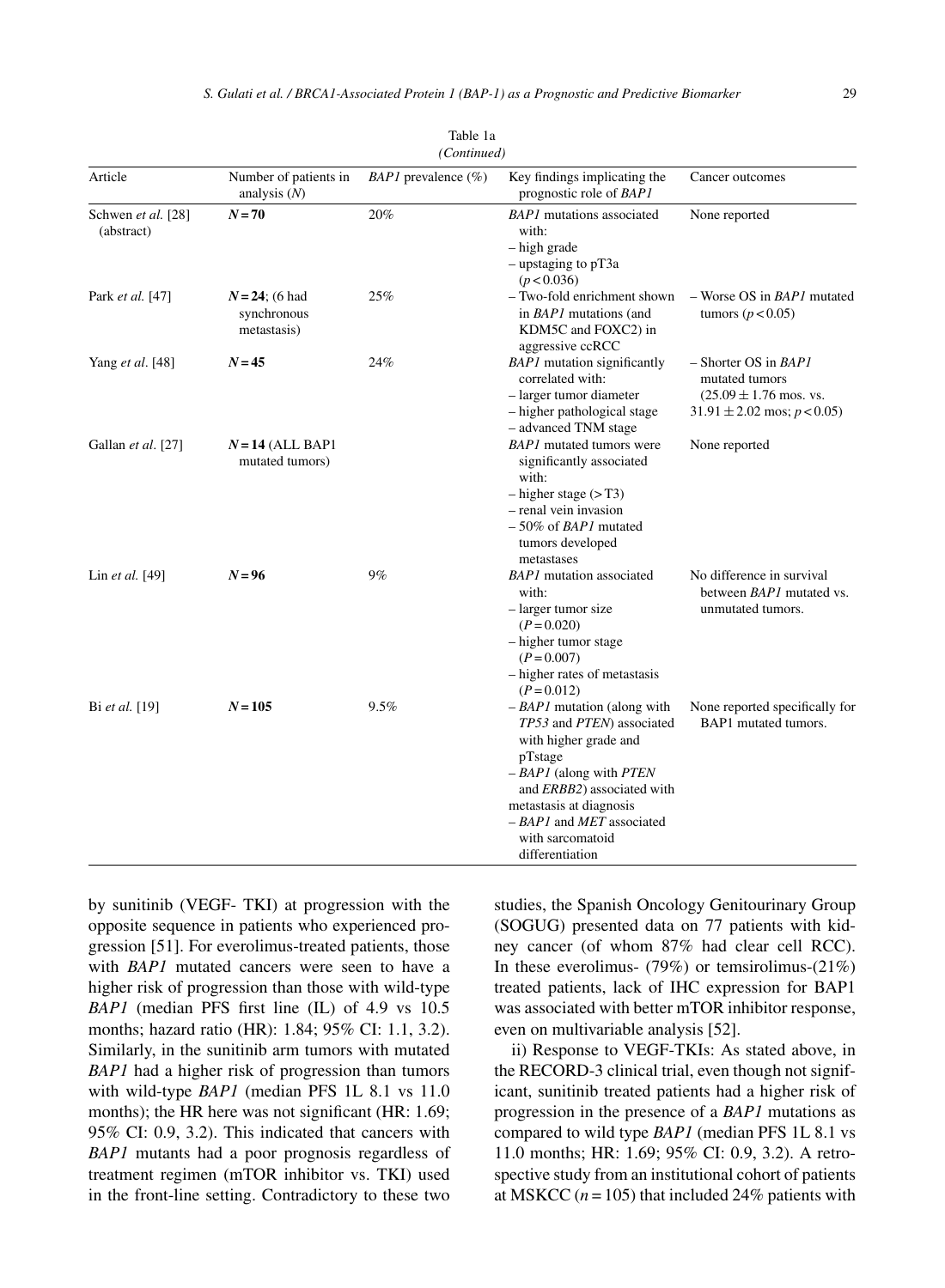|                                       |                                                                     | Role of <i>BAP1</i> mutations in metastatic RCC      |                                                                                                                   |                                                                                                                                                                                            |
|---------------------------------------|---------------------------------------------------------------------|------------------------------------------------------|-------------------------------------------------------------------------------------------------------------------|--------------------------------------------------------------------------------------------------------------------------------------------------------------------------------------------|
| Article                               | Number of patients in<br>analysis $(N)$                             | <i>BAP1</i> prevalence $(\%)$                        | Concordance between<br>primary and metastatic sites<br>for BAP1 mutation                                          | Key findings implicating the<br>prognostic role of <i>BAP1</i> ;<br>cancer related outcomes<br>and conclusions                                                                             |
| Shreders, A et al [34]<br>(abstract)  | $N = 99$ ccRCC<br>$(48 \text{ M0 and } 51 \text{ M1})$              | Not reported                                         | 99%                                                                                                               | None reported                                                                                                                                                                              |
| Miura et al. [33]                     | $N = 504$<br>$(103$ patients<br>developed recurrent<br>RCC          | 19.5% at primary site<br>26.8% at metastatic<br>site | $-$ Concordance for $BAPI$ :<br>63.4%                                                                             | $-$ Worse median OS for <i>BAP1</i><br>mutated tumors (51 mos.<br>vs. 97 mos; $(P = 0.0077)$ .                                                                                             |
| Becerra, M et al<br>$(abstract)$ [36] | $N = 153$ patients<br>(ccRCC: 94)                                   | $19.8\%$ in ccRCC                                    | Not reported                                                                                                      | - Pleural metastases enriched<br>for BAP1 mutations<br>$(p=0.008)$                                                                                                                         |
| Eckel-Passow et al.<br>$[32]$         | $N = 97$ ccRCC<br>$(M0 \text{ and } M1)$                            | 20%                                                  | $-$ Concordance for <i>BAP1</i> :<br>98% (100% in<br>metachronous and 96% in<br>synchronous metastatic<br>tumors) | - No statistically significantly<br>association reported in CSS<br>in metastatic lesions with<br>BAP1 expression vs. not<br>$(HR = 1.29, 95\% \text{ CI}:$<br>$0.76 - 2.19$ , $p = 0.34$ ) |
| Da Costa et al. [35]                  | $N = 124$ ccRCC<br>$(M1 = 124)$<br>38 paired cases from<br>primary) | 62.1% metastatic<br>lesions stained<br>negative      | - High discordance reported<br>between BAP1 expression<br>in primary vs metastatic<br>tumor $(44.7%)$             | - Worse OS rates in BAP1<br>negative tumors (35.1% vs.<br>53.2%; $P = 0.004$ )<br>- Worse PFS rates in BAP1<br>negative tumors (3.9% vs.<br>$14.9\%$ ; $P = 0.003$ )                       |
| Bossé et al. [50]<br>(abstract)       | $N = 308$                                                           | 19%                                                  | Not reported                                                                                                      | $-$ Worse OS survival in $BAPI$<br>nutated tumors (aHR 1.7;<br>95\% CI 1.1-2.5, $p = 0.01$ )<br>$-$ BAP1 associated with worse<br>IMDC risk group                                          |

Table 1b Role of *BAP1* mutations in metastatic RCC

*BAP1* mutations showed a shorter time to treatment failure for patients with mutated *BAP1* in response to VEGF-TKIs (median 6.4 months vs 11.0 months;  $p = 0.01$ ) as well as a shorter overall survival (median 28.7 months vs. not reached; *p* = 0.02) [53].

iii) Response to immunotherapy-based therapy: Even though data from larger clinical trials using immune checkpoint inhibitors is lacking, smaller studies have tried to dissect this relationship. The NIVOREN GETUG-AFU 26 study included 324 patients who had received the programmed death-1 (PD-1) inhibitor nivolumab [54]. The investigators reported no association of BAP-1 loss with PFS or OS  $(p=0.6$  and 0.9 respectively). Braun et al described 592 patients on clinical trials- CheckMate 010/009 (phase-II) and CheckMate 025 (a phase III trial that demonstrated an OS benefit with nivolumab over the mTOR inhibitor everolimus in previously treated patients with ccRCC) [55]. The study included 261 patients treated with PD-1 inhibitor and 193 patients treated with mTOR inhibition along with predominantly localized ccRCC tumors from the TCGA dataset. Overall, they reported prevalence of *BAP1* mutation at around 19% in advanced ccRCC and no

association was reported between *BAP1* mutation and response to nivolumab or mTOR inhibition.

# **DISCUSSION**

In this systematic review, we summarize the studies investigating prognostic and predictive role of *BAP1* mutations in RCC. In most studies included in this review, *BAP1* alterations portended a worse prognosis as compared to the patients without these alterations. In most of the studies, *BAP1* mutations correlate with tumor characteristics such as higher-grade, presence of necrosis, larger size, and sarcomatoid/ rhabdoid change. Importantly, tumors with mutated *BAP1* seem to have worse prognosis regardless of treatment regimen, although controversies exist between trials. In large phase-III clinical trials, COMPARZ and RECORD-3; *BAP1* mutations led to poor outcomes when treated with VEGFinhibitors. However, a similar analysis from the phase-III S-TRAC trial (using adjuvant sunitinib for patients with stage III ccRCC) did not show an impact of *BAP1* alterations on DFS. Only small studies as shown in Table 2, have tried to correlate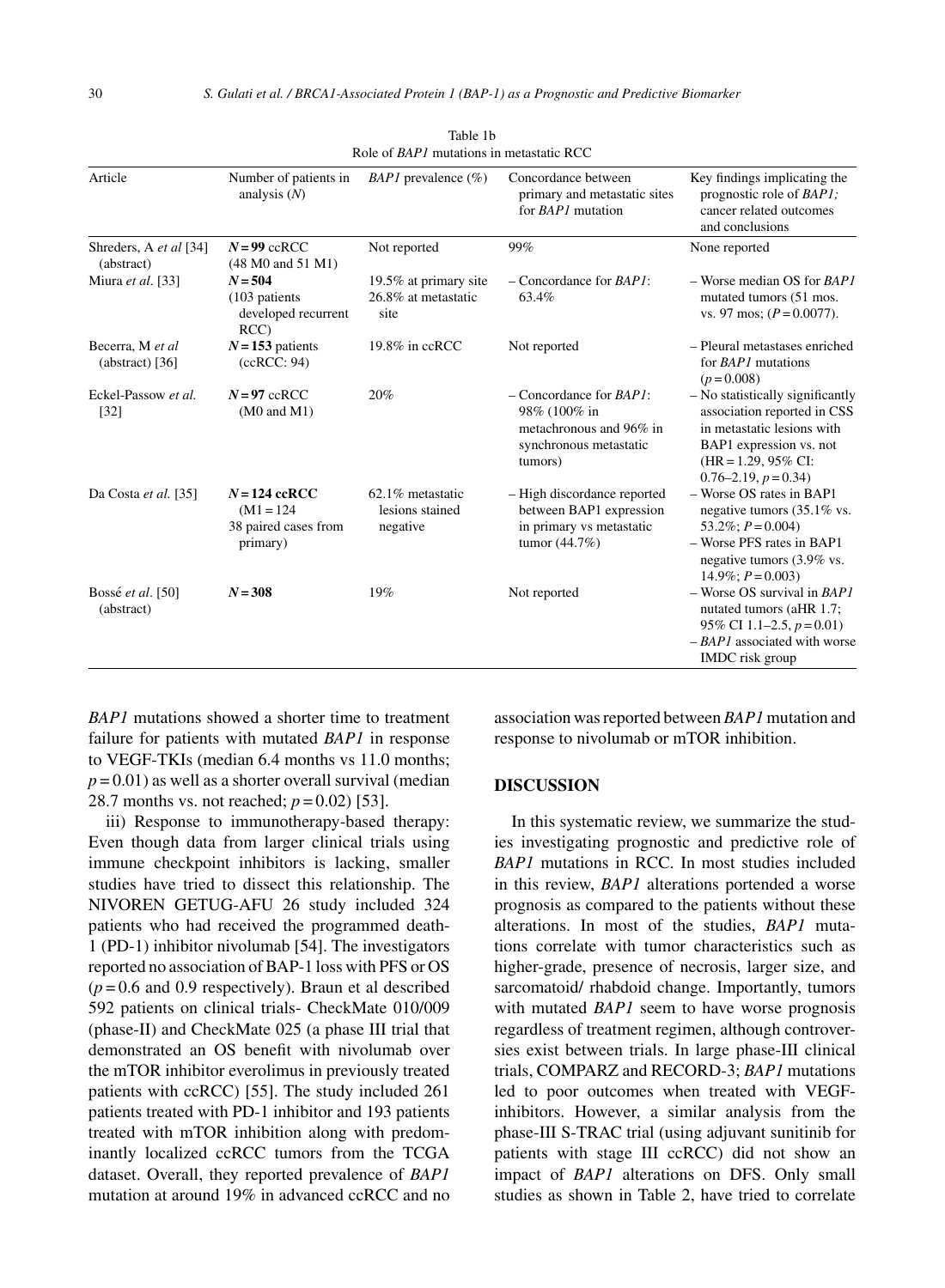|                                                                                   |                                                                                                                                                                    | Responsiveness to treatments in metastatic tumors |                                                                                                       |                                                                                                                                                                                                                                                                                                 |
|-----------------------------------------------------------------------------------|--------------------------------------------------------------------------------------------------------------------------------------------------------------------|---------------------------------------------------|-------------------------------------------------------------------------------------------------------|-------------------------------------------------------------------------------------------------------------------------------------------------------------------------------------------------------------------------------------------------------------------------------------------------|
| Article                                                                           | Number of patients in<br>analysis $(N)$                                                                                                                            | <i>BAP1</i> prevalence $(\%)$                     | Drug evaluated in study                                                                               | Correlation of BAP1 with<br>response to specific drug                                                                                                                                                                                                                                           |
| Lim et al. [56]                                                                   | $N = 15$ ccRCC                                                                                                                                                     | Not reported                                      | Everolimus                                                                                            | $-$ BAP1 mutation seen in 2<br>patients with ccRCC and<br>both lacked clinical benefit<br>with everolimus.                                                                                                                                                                                      |
| Hsieh et al. $[51]$<br>(RECORD-3 trial)                                           | $N = 220$ mccRCC<br>1st line evero-<br>$\limus = 109$<br>1st line sunitinib = $111$                                                                                | 19%                                               | Compared 1st line everolimus<br>followed by sunitinib at<br>progression with the<br>opposite sequence | $-BAPI$ mutated tumors<br>showed shorter median<br>PFS <sub>1</sub> L in both everolimus<br>and sunitinib arms.<br>- BAP1 mutation also<br>associated with worse OS<br>compared to wild type<br>tumors.                                                                                         |
| Voss et al. $[57]$<br>(COMPARZ trial)                                             | $N = 357$ mRCC<br>Sunitinib $= 175$<br>Pazopinib = 182                                                                                                             | 15%                                               | Patients on trial received<br>first-line sunitinib vs.<br>pazopanib                                   | - Worse OS in <i>BAP1</i> mutated<br>tumors regardless of<br>treatment arm (log-rank,<br>$p = 0.012$<br>$-$ On multivariate analysis,<br>presence of <i>BAP1</i> or <i>TP53</i><br>mutations (either or both)<br>and absence of PBRM1<br>mutation was independent<br>drivers of worse outcomes. |
| Carlo et al. [53]                                                                 | $N = 105$ mRCC                                                                                                                                                     | 24%                                               | <b>VEGF</b> inhibitors                                                                                | $-I$ ower time to treatment<br>failure in BAP1 mutated<br>tumors vs. wild type<br>(median $6.4$ mos vs. $11.0$ )<br>mos; $p = 0.01$ )<br>- Shorter OS associated with<br><b>BAP1</b> mutations                                                                                                  |
| García-Donas, J. et al.<br>$[52]$ (abstract)                                      | $N = 77$ (87% with<br>ccRCC                                                                                                                                        | Not reported                                      | Everolimus (79%) vs.<br>temsirolimus $(21\%)$                                                         | $-BAPI$ mutated tumors<br>associated with improved<br>response to mTOR<br>inhibitors                                                                                                                                                                                                            |
| Voss et al. [58]<br>(combined<br>COMPARZ and<br>RECORD-3 data)                    | COMPARZ $N = 357$<br>(training cohort)<br>RECORD-3 $N = 258$<br>(validation cohort)                                                                                | COMPARZ: 15%                                      | TKI                                                                                                   | - Lower OS in <i>BAP1</i> mutated<br>tumors (31.5 vs 22.1)<br>months in wild type;<br>$p = 0.0261$<br>- updated MSKCC model<br>with impact of mutations in<br>3 genes; validated in<br>RECORD-3 cohort                                                                                          |
| Ravaud et al. [59]<br>Patients from<br>S-TRAC phase-III<br>trial (abstract)       | $N = 171$ pts (Sunitinib<br>treated $N=91$ )                                                                                                                       | Not reported                                      | Sunitinib                                                                                             | $-$ No impact of <i>BAP1</i><br>mutation seen on DFS                                                                                                                                                                                                                                            |
| Vano <i>et al.</i> [54]<br><b>NIVOREN</b><br>GETUG-AFU-26<br>trial (abstract)     | $N = 324$                                                                                                                                                          | Not reported                                      | Nivolumab (PD-1 inhibitor)                                                                            | $-$ No impact of <i>BAP1</i><br>mutations seen on OS.                                                                                                                                                                                                                                           |
| Braun et al. [60]<br>(combined data<br>from CheckMate<br>(CM) trials and<br>TCGA) | $N = 454$ patients from<br>CM trials<br>$[N=261$ treated with<br>anti-PD- $1$ ]<br>$[N=193$ treated with<br>mTORi]<br>TCGA: $N = 366 (20\%)$<br>metastatic tumors) | 19%                                               | Nivolumab Everolimus                                                                                  | $-$ No impact of <i>BAP1</i><br>mutation on response to<br>drugs                                                                                                                                                                                                                                |

Table 2 Responsiveness to treatments in metastatic tumors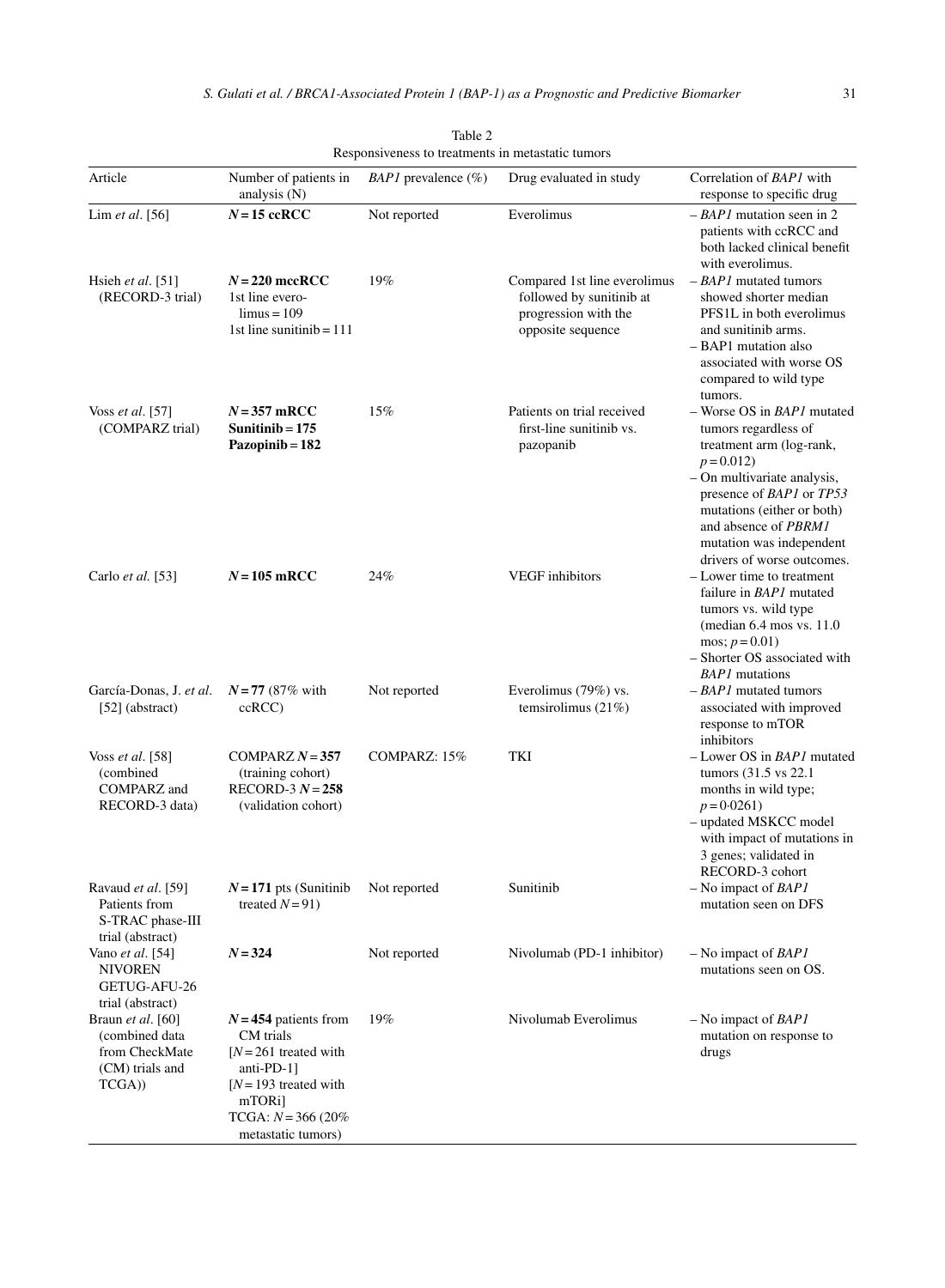these mutations with outcomes when treated with immune checkpoint inhibitor and have not found an association. Previous studies have, however, shown *BAP1* mutations as potentially related to markers of responsiveness to immune checkpoint inhibitors. For example, *BAP1*mutation prevalence has been seen to be higher in sarcomatoid and rhabdoid tumors and these tumors are known to be more responsive to immunotherapy drugs [18]. Another study by Pal *et al* on samples from 648 patients has shown the average tumor mutation burden to be higher in ccRCC samples with co-occurring *BAP1* and *PBRM1* mutations [61]. Further studies have shown an association between an inflammatory tumor microenvironment at BAP1 loss as well [62]. Wang et al. identified an "inflamed" subtype of RCC, which was enriched for *BAP1* mutations while the "non-inflamed" subtype was enriched for angiogenesis-related genes. Similar findings were reported from a real-world patient population of 316 patients, where a higher prevalence of *BAP1* mutations was found in the "inflamed" or Teffector subgroup (18.6% vs. 3.0%, *p* = 0.0035) [63]. The role of *BAP1* alterations non- clear cell RCC is much less studies due to the lower prevalence of these tumors as compared to the clear-cell type.

This systematic review has several limitations. While performing the search, it was evident that there were not enough studies that reported numerical data on survival and response to treatment in the context of *BAP1* mutations. Due to paucity of available data, a merged analysis of outcomes was not possible. Moreover, while we meticulously tried to focus on metastatic RCC and their responsiveness to immune checkpoint inhibitors, some studies presented included non-metastatic patients as well. Thus, the role of *BAP1* as a predictive marker based on the available data could not be optimally defined.

Further studies to evaluate the role of *BAP1* alterations as part of a broader need to find the optimal biomarker in RCC are required. As a variety of effective therapies become available and more trials are ongoing for patients with kidney cancer, it is imperative to discover better predictive and prognostic biomarkers. This has eluded RCC so far. It seems that a single biomarker such as a single gene mutation or a single gene expression signature will likely not be helpful in predicting risk of recurrence or response to treatments. Instead, it is imperative to study various biomarkers as part of a "composite predictive and prognostic biomarker" in ccRCC [64]. We recommend integrating a stratifying approach in forthcoming clinical trials for localized as well

as advanced RCC, where a multidimensional integrated biomarker is incorporated; such that it involves tumor genomic features, including mutations such as *BAP-1*, transcriptomic profiles and other biomarkers of interest such as those related to response to various therapies.

# **ACKNOWLEDGMENTS**

The authors would like to acknowledge support as listed below:

**SG:** The project described was supported by the National Center for Advancing Translational Sciences of the National Institutes of Health, under Award Number 2KL2TR001426-05A1. The content is solely the responsibility of the authors and does not necessarily represent the official views of the NIH.

**PNL:** Dr. Lara is supported in part by the generosity of Gerry and Susan Knapp and by NCI Cancer Center Support Grant P30 CA093373.

# **FUNDING**

The authors report no funding received for this work.

#### **AUTHOR CONTRIBUTIONS**

SG, PNL: conception, design, interpretation of results, manuscript review and revision. MP helped with extraction of studies. SG conducted the statistical analysis and drafted the manuscript.

#### **CONFLICT OF INTEREST**

SG reports no relevant conflicts of interest MP reports no relevant conflicts of interest PNL reports no relevant conflicts of interest

PNL is an Editor-in-Chief of this journal, but was not involved in the peer-review process of this paper, nor had access to any information regarding its peerreview.

#### **REFERENCES**

- [1] Bononi A, Giorgi C, Patergnani S, et al. BAP1 regulates IP3R3-mediated Ca 2+ flux to mitochondria suppressing cell transformation. Nature. 2017;546(7659):549-553. doi: 10.1038/nature22798
- [2] Brugarolas J. PBRM1 and BAP1 as novel targets for renal cell carcinoma. Cancer J. 2013;19(4):324-332. doi:10.1097/PPO.0b013e3182a102d1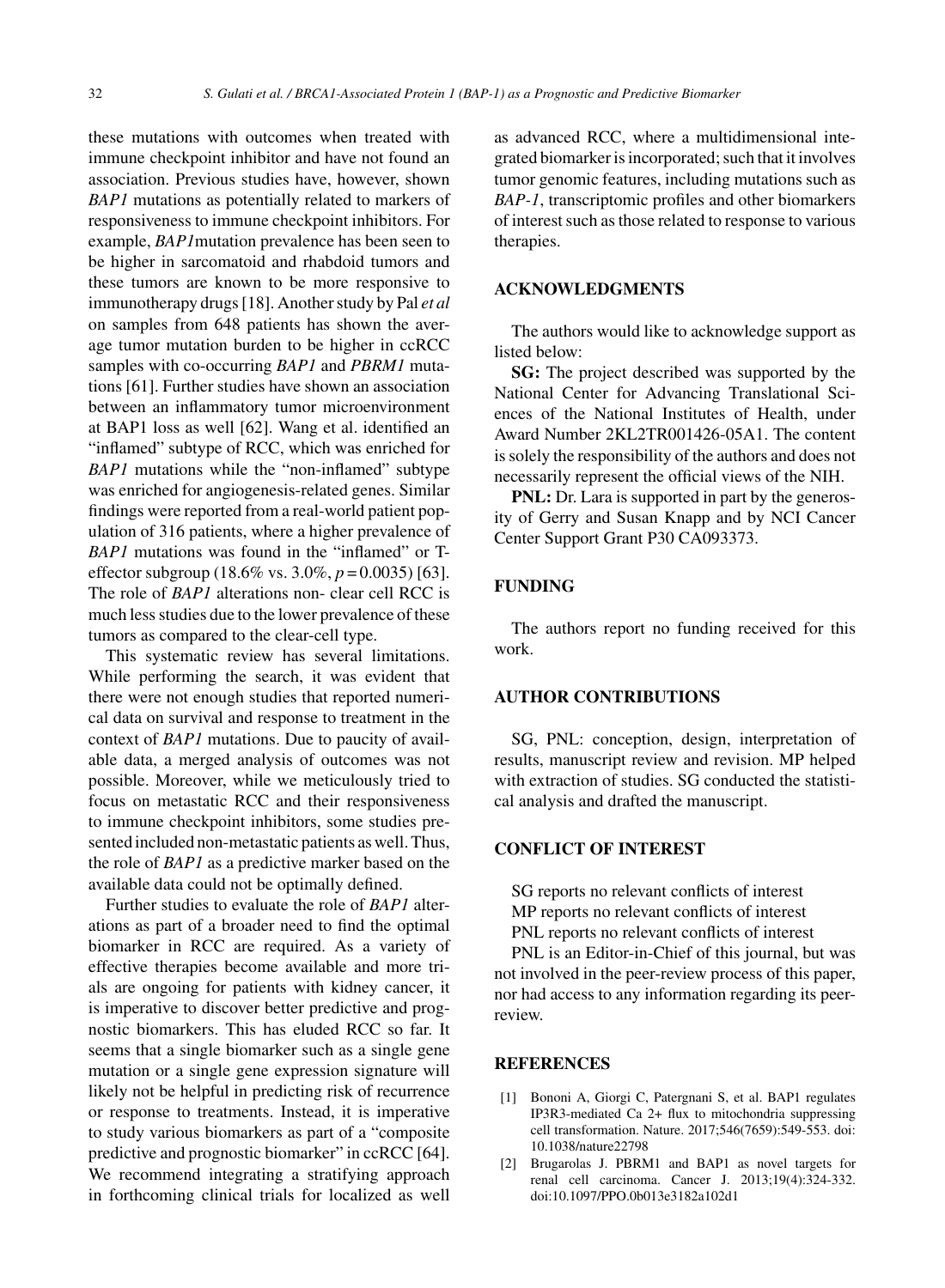- [3] Carbone M, Harbour JW, Brugarolas J, et al. Biological Mechanisms and Clinical Significance of BAP1 Mutations in Human Cancer. Cancer Discov. 2020;10(8):1103-1120. doi:10.1158/2159-8290.CD-19-1220
- [4] Zhang Y, Shi J, Liu X, et al. BAP1 links metabolic regulation of ferroptosis to tumour suppression. Nature Cell Biology. 2018;20(10):1181-1192. doi:10.1038/s41556-018-0178-0
- [5] Bononi A, Yang H, Giorgi C, et al. Germline BAP1 mutations induce a Warburg effect. Cell Death & Differentiation. 2017;24(10):1694-1704. doi:10.1038/cdd.2017.95
- [6] Testa JR, Cheung M, Pei J, et al. Germline BAP1 mutations predispose to malignant mesothelioma. Nat Genet. 2011; 43(10):1022-1025. doi:10.1038/ng.912
- [7] Wiesner T, Obenauf AC, Murali R, et al. Germline mutations in BAP1 predispose to melanocytic tumors. Nat Genet. 2011;43(10):1018-1021. doi:10.1038/ng.910
- [8] Carbone M, Ferris LK, Baumann F, et al. BAP1 cancer syndrome: malignant mesothelioma, uveal and cutaneous melanoma, and MBAITs. Journal of Translational Medicine. 2012;10(1):179. doi:10.1186/1479-5876-10-179
- [9] Guo G, Gui Y, Gao S, et al. Frequent mutations of genes encoding ubiquitin-mediated proteolysis pathway components in clear cell renal cell carcinoma. Nature Genetics. 2012;44(1):17-19. doi:10.1038/ng.1014
- [10] Peña-Llopis S, Vega-Rubín-de-Celis S, Liao A, et al. BAP1 loss defines a new class of renal cell carcinoma. Nature Genetics. 2012;44(7):751-759. doi:10.1038/ng.2323
- [11] Turajlic S, Xu H, Litchfield K, et al. Tracking Cancer Evolution Reveals Constrained Routes to Metastases: TRACERx Renal. Cell. 2018;173(3):581-594.e12. doi:10.1016/j.cell. 2018.03.057
- [12] Zeng H, Chen L, Wang M, Luo Y, Huang Y, Ma X. Integrative radiogenomics analysis for predicting molecular features and survival in clear cell renal cell carcinoma. Aging (Albany NY). 2021;13(7):9960-9975. doi:10. 18632/aging.202752
- [13] Chen X, Zhou Z, Hannan R, et al. Reliable gene mutation prediction in clear cell renal cell carcinoma through multi-classifier multi-objective radiogenomics model. Phys Med Biol. 2018;63(21):215008. doi:10.1088/1361-6560/ aae5cd
- [14] Meza LA, Filippov A, Naim S, et al. Radiomic features of renal cell carcinoma primary and metastatic sites as predictors of TERT and BAP1 mutations. JCO. 2021;39(6\_suppl): 282-282. doi:10.1200/JCO.2021.39.6 suppl.282
- [15] Ho TH, Kapur P, Joseph RW, et al. Loss of PBRM1 and BAP1 Expression Is Less Common in Non–Clear Cell Renal Cell Carcinoma Than in Clear Cell Renal Cell Carcinoma. Urol Oncol. 2015;33(1):23.e9-23.e14. doi:10.1016/ j.urolonc.2014.10.014
- [16] Ricketts CJ, De Cubas AA, Fan H, et al. The Cancer Genome Atlas Comprehensive Molecular Characterization of Renal Cell Carcinoma. Cell Reports. 2018;23(1):313-326.e5. doi: 10.1016/j.celrep.2018.03.075
- [17] Casuscelli Jozefina, Manley Brandon J., Mano Roy, et al. Mp71-14 analysis of the mutational landscape of sarcomatoid clear cell renal cell carcinoma compared to conventional clear cell renal cell carcinoma. Journal of Urology. 2016;195(4S):e921-e921. doi:10.1016/j.juro.2016.02. 1460
- [18] Bakouny Z, Braun DA, Shukla SA, et al. Integrative molecular characterization of sarcomatoid and rhabdoid renal cell carcinoma. Nature Communications. 2021;12(1):808. doi: 10.1038/s41467-021-21068-9
- [19] Bi H, Yin J, Zhou L, et al. Clinicopathological and prognostic impact of somatic mutations in Chinese patients with clear cell renal cell carcinoma. Translational Andrology and Urology. 2020;9(6):2751763-2752763. doi:10.21037/ tau-20-1410
- [20] Paulucci DJ, Sfakianos JP, Yadav SS, Badani KK. BAP1 is overexpressed in black compared with white patients with Mx-M1 clear cell renal cell carcinoma: A report from the cancer genome atlas. Urol Oncol. 2016;34(6):259.e9- 259.e14. doi:10.1016/j.urolonc.2015.12.019
- [21] Ricketts CJ, Linehan WM. Gender Specific Mutation Incidence and Survival Associations in Clear Cell Renal Cell Carcinoma (CCRCC). PLOS ONE. 2015;10(10):e0140 257. doi:10.1371/journal.pone.0140257
- [22] Minardi D, Lucarini G, Milanese G, Montironi R, Di Primio R. Prognostic role of BAP1 in pT1 clear cell carcinoma in partial nephrectomy specimens. Virchows Arch. 2017; 471(1):99-105. doi:10.1007/s00428-017-2143-x
- [23] PRISMA. Accessed June 14, 2021. [http://prisma-statement.](http://prisma-statement.org/prismastatement/flowdiagram.aspx) org/prismastatement/flowdiagram.aspx
- [24] Kapur P, Peña-Llopis S, Christie A, et al. Effects on survival of BAP1 and PBRM1 mutations in sporadic clear-cell renal cell carcinoma: a retrospective analysis with independent validation. Lancet Oncol. 2013;14(2):159-167. doi: 10.1016/S1470-2045(12)70584-3
- [25] Oka S, Inoshita N, Miura Y, et al. The loss of BAP1 protein expression predicts poor prognosis in patients with nonmetastatic clear cell renal cell carcinoma with inferior vena cava tumor thrombosis. Urologic Oncology: Seminars and Original Investigations. 2018;36(8):365.e9-365.e14. doi: 10.1016/j.urolonc.2018.04.015
- [26] Liu C, Gong X, Zhang S, et al. PT321 Comprehensive molecular characterization of clear cell renal cell carcinoma with caval tumour thrombus. European Urology Supplements. 2019;18(1):e2100. doi:10.1016/S1569-9056(19) 31522-2
- [27] Gallan AJ, Parilla M, Segal J, Ritterhouse L, Antic T. BAP1-Mutated Clear Cell Renal Cell Carcinoma: A Clinicopathologic Characterization of 14 Molecularly Confirmed Tumors. American Journal of Clinical Pathology. 2021; 155(5):718-728. doi:10.1093/ajcp/aqaa176
- [28] MP08-07 GENOMIC PROFILING OF CT1A CLEAR CELL RENAL CELL CARCINOMA FOR PREDICT-ING AGGRESSIVE PATHOLOGY | Journal of Urology. Accessed May 25, 2021. [https://www.auajournals.org/](https://www.auajournals.org/doi/10.1097/JU.0000000000000828.07) doi/10.1097/JU.0000000000000828.07
- [29] Manley BJ, Reznik E, Ghanaat M, et al. Characterizing recurrent and lethal small renal masses in clear cell renal cell carcinoma using recurrent somatic mutations. Urologic Oncology: Seminars and Original Investigations. 2019; 37(1):12-17. doi:10.1016/j.urolonc.2017.10.012
- [30] Hakimi AA, Chen Y-B, Wren J, et al. Clinical and pathologic impact of select chromatin-modulating tumor suppressors in clear cell renal cell carcinoma. Eur Urol. 2013;63(5): 848-854. doi:10.1016/j.eururo.2012.09.005
- [31] Clinical and pathological impact of VHL, PBRM1, BAP1, SETD2, KDM6A, and JARID1c in clear cell renal cell carcinoma – Gossage – 2014 – Genes, Chromosomes and Cancer - Wiley Online Library. Accessed May 18, 2021. [https://](https://onlinelibrary.wiley.com/doi/full/10.1002/gcc.22116) onlinelibrary.wiley.com/doi/full/10.1002/gcc.22116
- [32] Eckel-Passow JE, Serie DJ, Cheville JC, et al. BAP1 and PBRM1 in metastatic clear cell renal cell carcinoma: tumor heterogeneity and concordance with paired primary tumor. BMC Urol. 2017;17. doi:10.1186/s12894-017-0209-3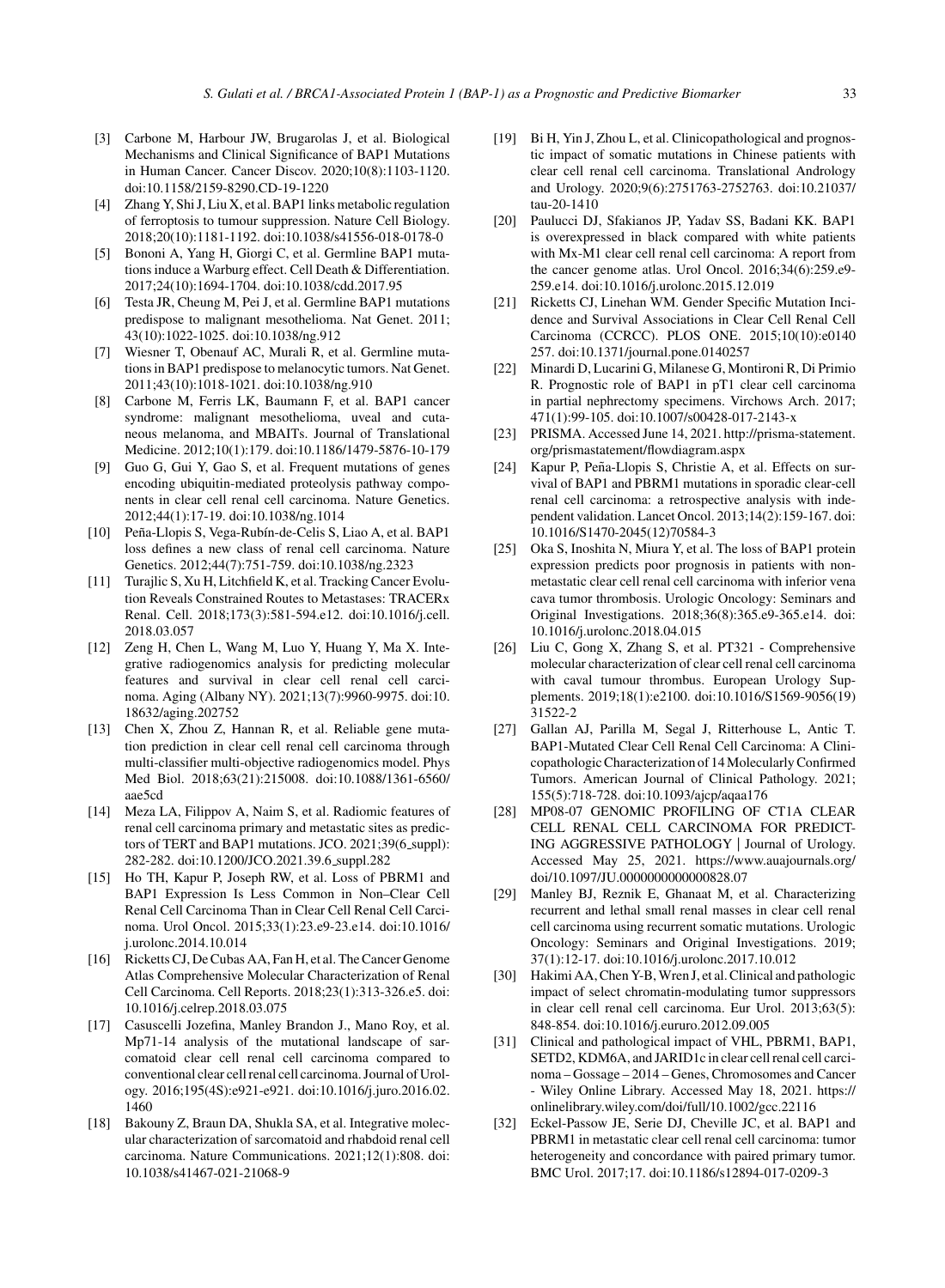- [33] Miura Y, Inoshita N, Ikeda M, et al. Loss of BAP1 protein expression in the first metastatic site predicts prognosis in patients with clear cell renal cell carcinoma. Urol Oncol. 2017;35(6):386-391. doi:10.1016/j.urolonc.2017.02.003
- [34] Shreders A, Joseph RW, Serie D, et al. High concordance of BAP1 and PBRM1 expression in patient-matched primary and metastatic ccRCC tumors. JCO. 2015;33(7\_suppl):507-507. doi:10.1200/jco.2015.33.7 suppl.507
- [35] da Costa WH, Fares AF, Bezerra SM, et al. Loss of BAP1 expression in metastatic tumor tissue is an event of poor prognosis in patients with metastatic clear cell renal cell carcinoma. Urologic Oncology: Seminars and Original Investigations. 2019;37(1):78-85. doi:10.1016/j.urolonc. 2018.10.017
- [36] Abstracts. BJU International. 2016;118(S5):4-30. doi: <https://doi.org/10.1111/bju.13694>
- [37] Singla N, Onabolu O, Woolford L, et al. Unraveling the molecular profile underpinning pancreatic tropisms in metastatic clear cell renal cell carcinoma. JCO. 2019;37(15 suppl):e16096-e16096. doi:10.1200/JCO.2019.37.15\_sup pl.e16096
- [38] Abstract 3184: Integrative analysis of clear cell renal cell carcinoma. | Cancer Research. Accessed May 18, 2021. [https://cancerres.aacrjournals.org/content/73/8](https://cancerres.aacrjournals.org/content/73/8_Supplement/3184) Supplement/ 3184
- [39] Adverse Outcomes in Clear Cell Renal Cell Carcinoma with Mutations of 3p21 Epigenetic Regulators BAP1 and SETD2: A Report by MSKCC and the KIRC TCGA Research Network | Clinical Cancer Research. Accessed May 18, 2021. [https://clincancerres.aacrjournals.org/con](https://clincancerres.aacrjournals.org/content/19/12/3259.long) tent/19/12/3259.long
- [40] Kapur Payal, Christie Alana, Raman Jay D., et al. BAP1 Immunohistochemistry Predicts Outcomes in a Multi-Institutional Cohort with Clear Cell Renal Cell Carcinoma. Journal of Urology. 2014;191(3):603-610. doi:10.1016/ j.juro.2013.09.041
- [41] Joseph RW, Kapur P, Serie DJ, et al. Loss of BAP1 Protein Expression Is an Independent Marker of Poor Prognosis in patients with Low Risk Clear Cell Renal Cell Carcinoma. Cancer. 2014;120(7):1059-1067. doi:10.1002/cncr.28521
- [42] Joseph RW, Kapur P, Serie DJ, et al. Clear Cell Renal Cell Carcinoma Subtypes Identified by BAP1 and PBRM1 Expression. J Urol. 2016;195(1):180-187. doi:10.1016/ j.juro.2015.07.113
- [43] Togo Y, Yoshikawa Y, Suzuki T, et al. Genomic profiling of the genes on chromosome 3p in sporadic clear cell renal cell carcinoma. International Journal of Oncology. 2016;48(4): 1571-1580. doi:10.3892/ijo.2016.3395
- [44] Wang J, Xi Z, Xi J, et al. Somatic mutations in renal cell carcinomas from Chinese patients revealed by whole exome sequencing. Cancer Cell Int. 2018;18. doi:10.1186/ s12935-018-0661-5
- [45] da Costa WH, da Cunha IW, Fares AF, et al. Prognostic impact of concomitant loss of PBRM1 and BAP1 protein expression in early stages of clear cell renal cell carcinoma. Urologic Oncology: Seminars and Original Investigations. 2018;36(5):243.e1-243.e8. doi:10.1016/ j.urolonc.2018.01.002
- [46] Wi YC, Moon A, Jung MJ, et al. Loss of Nuclear BAP1 Expression Is Associated with High WHO/ISUP Grade in Clear Cell Renal Cell Carcinoma. J Pathol Transl Med. 2018;52(6):378-385. doi:10.4132/jptm.2018.09.21
- [47] Park JS, Pierorazio PM, Lee JH, et al. Gene Expression Analysis of Aggressive Clinical T1 Stage Clear Cell

Renal Cell Carcinoma for Identifying Potential Diagnostic and Prognostic Biomarkers. Cancers. 2020;12(1):222. doi: 10.3390/cancers12010222

- [48] Yang J, Gong C, Zhao J, et al. Effects of BAP1, Ki-67 index, and Id-1 in patients with clear cell renal carcinoma and their correlation with clinical features and prognosis. Translational Andrology and Urology. 2020;9(5):2242250- 2242250. doi:10.21037/tau-20-1258
- [49] Lin P-H, Huang C-Y, Yu K-J, et al. Genomic characterization of clear cell renal cell carcinoma using targeted gene sequencing. Oncology Letters. 2021;21(2):1-1. doi: 10.3892/ol.2021.12430
- [50] Bosse D, Xie W, Ged Y, et al. Alterations in key clear cell ´ renal cell carcinoma (RCC) genes to refine patient prognosis. JCO. 2018;36(15 suppl):4516-4516. doi:10.1200/ JCO.2018.36.15 suppl.4516
- [51] Hsieh JJ, Chen D, Wang PI, et al. Genomic Biomarkers of a Randomized Trial Comparing First-line Everolimus and Sunitinib in Patients with Metastatic Renal Cell Carcinoma. Eur Urol. 2017;71(3):405-414. doi:10.1016/ j.eururo.2016.10.007
- [52] GarcÃa-Donas J, Roldan JM, Lainez N, et al. Comprehensive molecular and immunohistochemical analysis of advanced renal cell carcinoma patients treated with mTOR inhibitors. JCO. 2018;36(15 suppl):4559-4559. doi:10.1200/JCO.2018.36.15 suppl.4559
- [53] Carlo MI, Manley B, Patil S, et al. Genomic Alterations and Outcomes with VEGF-Targeted Therapy in Patients with Clear Cell Renal Cell Carcinoma. Kidney Cancer. 1(1):49- 56. doi:10.3233/KCA-160003
- [54] Vano Y-A, Rioux-Leclercq N, Dalban C, et al. NIVOREN GETUG-AFU 26 translational study: Association of PD-1, AXL, and PBRM-1 with outcomes in patients (pts) with metastatic clear cell renal cell carcinoma (mccRCC) treated with nivolumab (N). JCO. 2020;38(6\_suppl):618-618. doi: 10.1200/JCO.2020.38.6 suppl.618
- [55] Motzer RJ, Escudier B, McDermott DF, et al. Nivolumab versus Everolimus in Advanced Renal Cell Carcinoma. N Engl J Med. 2015;373(19):1803-1813. doi:10.1056/NEJMoa1510665
- [56] Lim SM, Park HS, Kim S, et al. Next-generation sequencing reveals somatic mutations that confer exceptional response to everolimus. Oncotarget. 2016;7(9):10547-10556. doi: 10.18632/oncotarget.7234
- [57] Abstracts from the Sixteenth International Kidney Cancer Symposium, 2nd-3rd November 2017, Miami, Florida - IOS Press. Accessed May 18, 2021. [https://content.iospress.](https://content.iospress.com/articles/kidney-cancer/kca189001) com/articles/kidney-cancer/kca189001
- [58] Voss MH, Reising A, Cheng Y, et al. Genomically annotated risk model for advanced renal-cell carcinoma: a retrospective cohort study. The Lancet Oncology. 2018;19(12): 1688-1698. doi:10.1016/S1470-2045(18)30648-X
- [59] Ravaud A, Martini J-F, Ching K, et al. Phase III trial of adjuvant sunitinib in patients with high-risk renal cell carcinoma: Comprehensive tumour genomic and transcriptomic analyses. Annals of Oncology. 2019;30:v358-v359. doi: 10.1093/annonc/mdz249.005
- [60] Braun DA, Hou Y, Bakouny Z, et al. Interplay of somatic alterations and immune infiltration modulates response to PD-1 blockade in advanced clear cell renal cell carcinoma. Nature Medicine. 2020;26(6):909-918. doi:10.1038/ s41591-020-0839-y
- [61] Pal SK, Madison R, Chung J, et al. Comparison of tumor mutational burden (TMB) in PBRM1/BAP1-based subsets